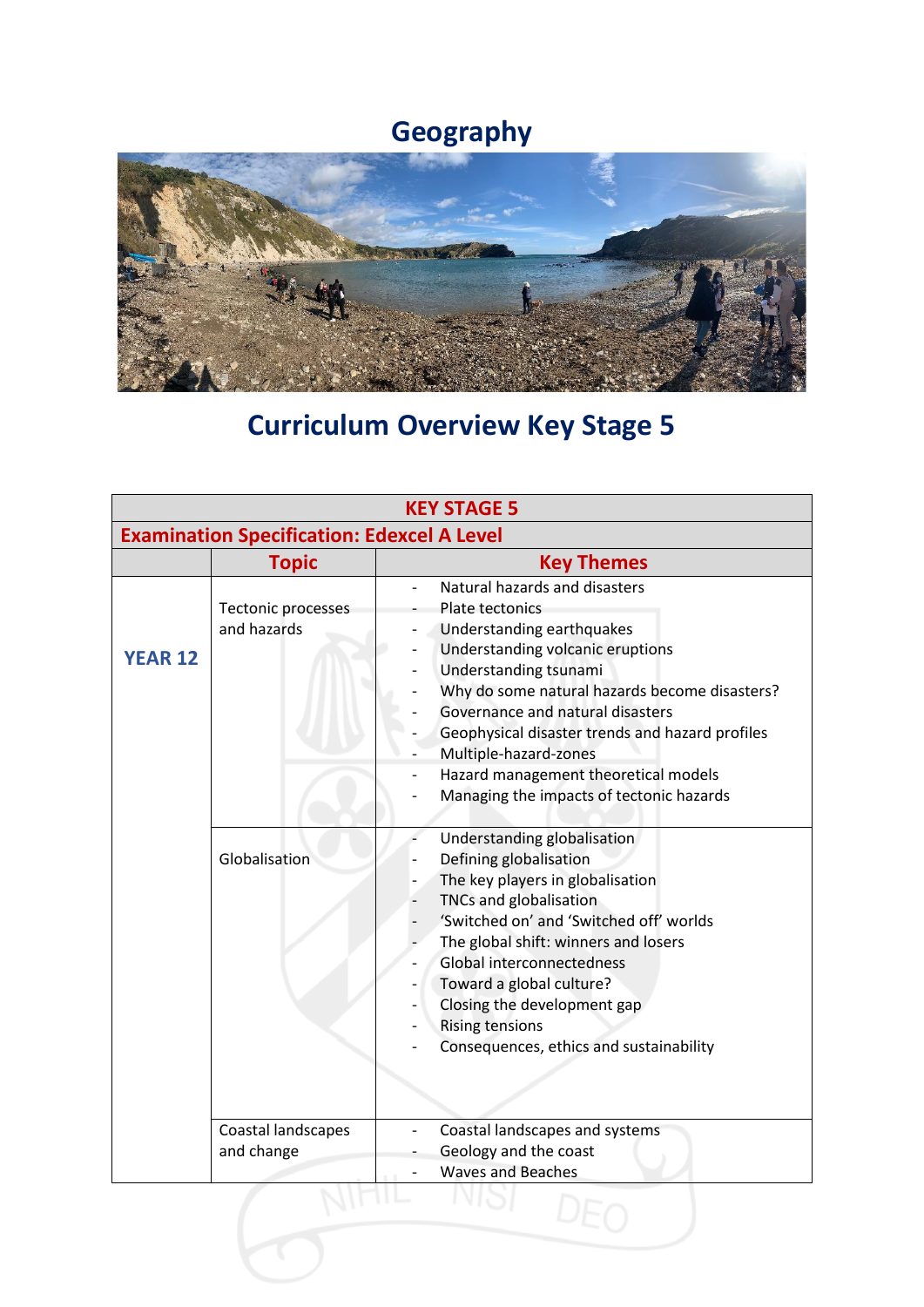|                |                      | Coastal erosion - processes and landforms                                                                                       |
|----------------|----------------------|---------------------------------------------------------------------------------------------------------------------------------|
|                |                      | Coastal transport and deposition                                                                                                |
|                |                      | Weathering and mass movement at the coast                                                                                       |
|                |                      | Sea level change                                                                                                                |
|                |                      | Holderness and coastal erosion                                                                                                  |
|                |                      | Coastal flooding                                                                                                                |
|                |                      | Managing coastal erosion and flooding                                                                                           |
|                |                      | Managing coasts in a holistic way                                                                                               |
|                |                      |                                                                                                                                 |
|                | Regenerating places  | Thinking about places<br>$\overline{\phantom{0}}$                                                                               |
|                |                      | Understanding your place                                                                                                        |
|                |                      | Changing places - London's East End                                                                                             |
|                |                      | Investigating places                                                                                                            |
|                |                      | Successful places                                                                                                               |
|                |                      | Engaging with places                                                                                                            |
|                |                      | Investigating the need for regeneration                                                                                         |
|                |                      | Regenerating rural places                                                                                                       |
|                |                      | Regenerating urban places                                                                                                       |
|                |                      | Regeneration - how successful?                                                                                                  |
|                |                      | Urban regeneration - the players                                                                                                |
|                |                      | Rural regeneration - the players                                                                                                |
|                | Non-examined         | Independent investigation                                                                                                       |
|                | assessment           |                                                                                                                                 |
|                |                      | The purpose of this non-examination assessment is to test                                                                       |
|                |                      | students' skills in independent investigation. Students are                                                                     |
|                |                      | required to undertake an independent investigation that involves                                                                |
|                |                      | fieldwork. The student's investigation will incorporate fieldwork                                                               |
|                |                      | data and own research and/or secondary data. The student's<br>report will evidence independent analysis and evaluation of data, |
|                |                      | presentation of data findings and extended writing.                                                                             |
|                |                      |                                                                                                                                 |
|                |                      | Students will undertake 4 days fieldwork                                                                                        |
|                | <b>Topic</b>         | <b>Key Themes</b>                                                                                                               |
|                | The water cycle and  | A world of extremes                                                                                                             |
|                | water insecurity     | The global hydrological cycle                                                                                                   |
|                |                      | Local hydrological cycles - drainage basins                                                                                     |
|                |                      | The water balance and river regimes                                                                                             |
| <b>YEAR 13</b> |                      | Deficits with the hydrological system                                                                                           |
|                |                      | Surpluses within the hydrological system                                                                                        |
|                |                      | Climate change                                                                                                                  |
|                |                      | Water insecurity - the consequences                                                                                             |
|                |                      | Water insecurity - managing supplies                                                                                            |
|                | The carbon cycle and | 2015-the year it changed                                                                                                        |
|                | energy insecurity    | The carbon cycle                                                                                                                |
|                |                      | Carbon sequestration                                                                                                            |
|                |                      | A balanced carbon cycles                                                                                                        |
|                |                      | <b>Energy security</b>                                                                                                          |
|                |                      | Fossil fuels - still the norm                                                                                                   |
|                |                      | Alternatives to fossil fuels                                                                                                    |
|                |                      | Threats to the carbon and water cycles                                                                                          |
|                |                      |                                                                                                                                 |
|                |                      |                                                                                                                                 |
|                |                      |                                                                                                                                 |